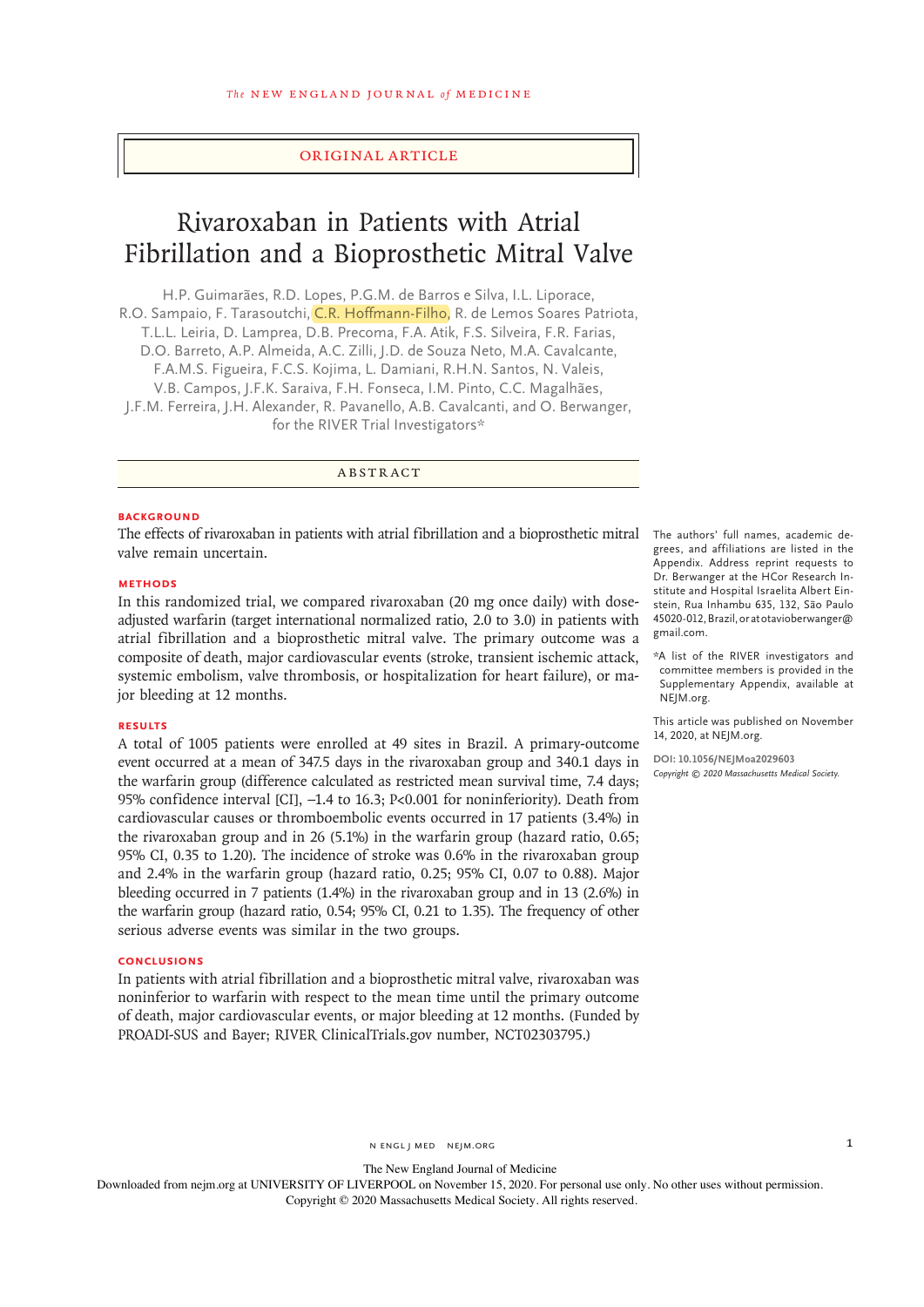**PATIENTS WITH ATRIAL FIBRILLATION AND**<br>a bioprosthetic mitral valve require long-<br>term anticoagulation,<sup>1,2</sup> but questions re-<br>main about the most effective therapeutic stratatients with atrial fibrillation and a bioprosthetic mitral valve require longterm anticoagulation, $1,2$  but questions reegy.3,4 Recommendations for the use of vitamin K antagonists in patients with bioprosthetic valves are guided by limited evidence from randomized trials.1,5,6 The efficacy and safety of direct oral anticoagulants in patients with atrial fibrillation and a bioprosthetic mitral valve are based on subgroup analyses of pivotal trials of apixaban and edoxaban that included a total of 31 and 131 patients, respectively, and on the findings of a pilot trial of dabigatran that enrolled 27 patients. $7-9$ 

Rivaroxaban was shown to be noninferior to warfarin for the prevention of stroke or systemic embolism in ROCKET AF (Rivaroxaban Once Daily Oral Direct Factor Xa Inhibition Compared with Vitamin K Antagonism for Prevention of Stroke and Embolism Trial in Atrial Fibrillation).<sup>10</sup> but patients with bioprosthetic valves were excluded from the trial. Therefore, we conducted the Rivaroxaban for Valvular Heart Disease and Atrial Fibrillation (RIVER) trial to assess the efficacy and safety of rivaroxaban as compared with warfarin in patients with atrial fibrillation and a bioprosthetic mitral valve.

### Methods

# **Trial Oversight**

This multicenter trial had a randomized, noninferiority, open-label design with blinded adjudication of outcomes, as led by an academic steering committee.11 The trial protocol (available with the full text of this article at NEJM.org) was approved by the institutional ethics board at each participating site. An independent data and safety monitoring board reviewed unblinded patient-level data for safety on an ongoing basis during the trial. Data were gathered by trained research personnel at 49 sites in Brazil. This investigatorinitiated trial was supported by the Brazilian Ministry of Health (Programa de Apoio ao Desenvolvimento Institucional do Sistema Único de Saúde [PROADI-SUS]) and Bayer. The funders had no role in the conduct of the trial, in the interpretation of the data, or in the decision to submit the manuscript for publication.

The initial draft of the manuscript was written by the first, second, and last authors, who had full access to all the data and revised the manuscript on the basis of comments from the coauthors. All the analyses were conducted by the academic coordinating center for the trial. All the authors made the decision to submit the manuscript for publication and vouch for the integrity, accuracy, and completeness of the data and for the fidelity of the trial to the protocol. No one who is not an author contributed to the writing of the manuscript.

### **Patients**

We included in the trial adults  $(≥18$  years of age) who had permanent, paroxysmal, or persistent atrial fibrillation or flutter and a bioprosthetic mitral valve and who were receiving (or planning to receive) oral anticoagulation for thromboembolism prophylaxis. Patients were eligible for inclusion in the trial at any time at least 48 hours after undergoing mitral-valve surgery. The main exclusion criteria were a contraindication to either rivaroxaban or warfarin, an extremely high risk of bleeding, transient atrial fibrillation caused by surgery, and the placement of mechanical valves. Details regarding the eligibility criteria are provided in Table S1 in the Supplementary Appendix, available at NEJM.org. All the patients provided written informed consent.

### **Trial Procedures**

Eligible patients were randomly assigned to receive rivaroxaban or warfarin in a 1:1 ratio in permuted blocks of variable size that were stratified according to site with the use of a central concealed, Web-based, automated randomization system. Patients were assigned to receive oral rivaroxaban at a dose of 20 mg once daily; those with a calculated creatinine clearance of 30 to 49 ml per minute per  $1.73 \text{ m}^2$  of body-surface area received a reduced dose of 15 mg once daily. In patients assigned to receive warfarin, the dose was adjusted to maintain a target international normalized ratio (INR) of 2.0 to 3.0. The INR was measured at least every 4 weeks. In the warfarin group, the method of Rosendaal et al.<sup>12</sup> was used to calculate the overall time that INR values fell within the therapeutic range.

Baseline assessments included demographic characteristics, risk factors, medical history, and laboratory data. Follow-up was scheduled at 30 days and then at 3, 6, 9, and 12 months to identify any outcome events or procedures that had occurred and to assess vital status.

2 N ENGL J MED NEJM.ORG

The New England Journal of Medicine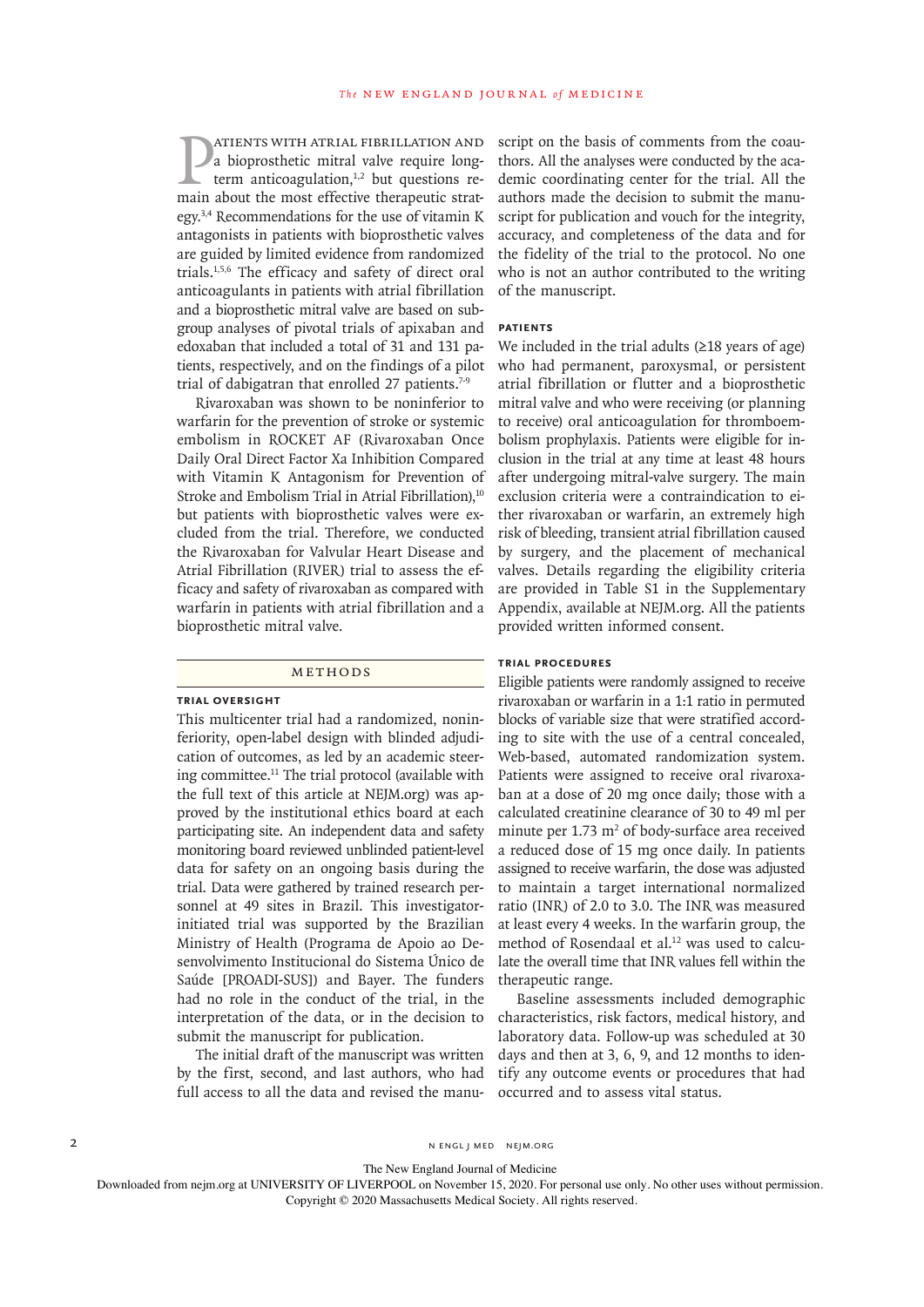Stroke and bleeding risks were assessed with the use of two scores. The first was the score on the CHA<sub>2</sub>DS<sub>2</sub>-VASc scale, which provides weighted scores on the basis of the presence of congestive heart failure, hypertension, diabetes mellitus, or vascular disease; a history of stroke or TIA; an age of 65 to 74 years or 75 years or older; and sex. This scale, which is used to evaluate patients with atrial fibrillation who are not receiving anticoagulant therapy, ranges from 0 to 9, with scores above 1 considered to indicate high risk. The second was the score on the HAS-BLED scale, which reflects the risk of bleeding among patients with atrial fibrillation who are receiving anticoagulant therapy; scores range from 0 to 9, with higher scores indicating greater risk.

## **Primary and Secondary Outcomes**

All suspected trial outcomes were adjudicated by an independent clinical-events committee, whose members were unaware of the trial group assignments. Details regarding the outcome definitions are provided in the Supplementary Appendix.

The primary outcome was a composite of death, major cardiovascular events, or major bleeding at 12 months. Major cardiovascular events were stroke, transient ischemic attack (TIA), valve thrombosis, systemic embolism not related to the central nervous system (CNS), or hospitalization for heart failure. The key secondary efficacy outcome was a composite of death from cardiovascular causes or thromboembolic events (stroke, TIA, deep venous thrombosis, pulmonary embolism, valve thrombosis, or systemic embolism not related to the CNS). We also report results for the individual components of the composite primary and secondary efficacy outcomes. Safety outcomes were bleeding events (major, clinically relevant nonmajor, minor, and total). Bleeding events were classified according to the ROCKET AF trial criteria<sup>10</sup> (main analysis for safety) and the criteria of the Thrombolysis in Myocardial Infarction (TIMI) and Bleeding Academic Research Consortium (BARC).<sup>13</sup>

# **Statistical Analysis**

We included all the patients who had undergone randomization in the primary analysis, according to the intention-to-treat principle. We calculated the baseline categorical variables as relative and absolute frequencies and continuous variables as mean (±SD) values or median values and interquartile ranges. Results for the primary outcome are reported according to restricted mean survival time (RMST).<sup>14</sup> We used the Kaplan–Meier method to calculate the RMST, which represents the mean time free from an outcome event up to a prespecified time point and thus reflects the area under the survival curve.15-17 Details regarding the statistical methods are provided in the Supplementary Appendix.18 In this case, the treatment effect is presented as a between-group difference in the RMST (rivaroxaban minus warfarin), so negative values indicate an increased risk from rivaroxaban treatment. The RMST method was selected because it is not dependent on the number of events and on the assumption of proportional hazards, as is the case in time-to-event analyses. In addition, we performed two other analyses of the primary outcome. In the as-treated analysis, data for patients were analyzed according to the treatment received (i.e., patients in the rivaroxaban group who received warfarin in error or were intentionally switched were evaluated in the warfarin group and vice versa). The per-protocol analysis included all the patients who had undergone randomization with the exception of those with major protocol deviations that occurred before enrollment or while they were receiving either treatment.

We calculated that the enrollment of 1000 patients would provide a power of approximately 80% to detect a noninferiority margin of 8 days in the primary analysis, assuming an event rate of 14.5% in the warfarin group, with a hazard ratio of 0.79 and an alpha level of 5%. At the time the trial was designed, no reliable data were available to assess the effects of direct oral anticoagulants in patients with atrial fibrillation and a bioprosthetic valve. Therefore, we estimated the effect size on the basis of the findings from ROCKET AF of rivaroxaban,<sup>10</sup> which was the best available evidence. We estimated event rates using ROCKET AF data and unpublished data from institutional databases in Brazil. On the basis of these data, the executive committee determined that a between-group difference of 8 days in the RMST (approximately 2% of 365 days) was an appropriate noninferiority margin. A similar threshold has been used previously in cardiovascular trials.15

We created Kaplan–Meier survival curves to express the time until the occurrence of secondary outcomes and calculated hazard ratios derived

n engl j med nejm.org 3

The New England Journal of Medicine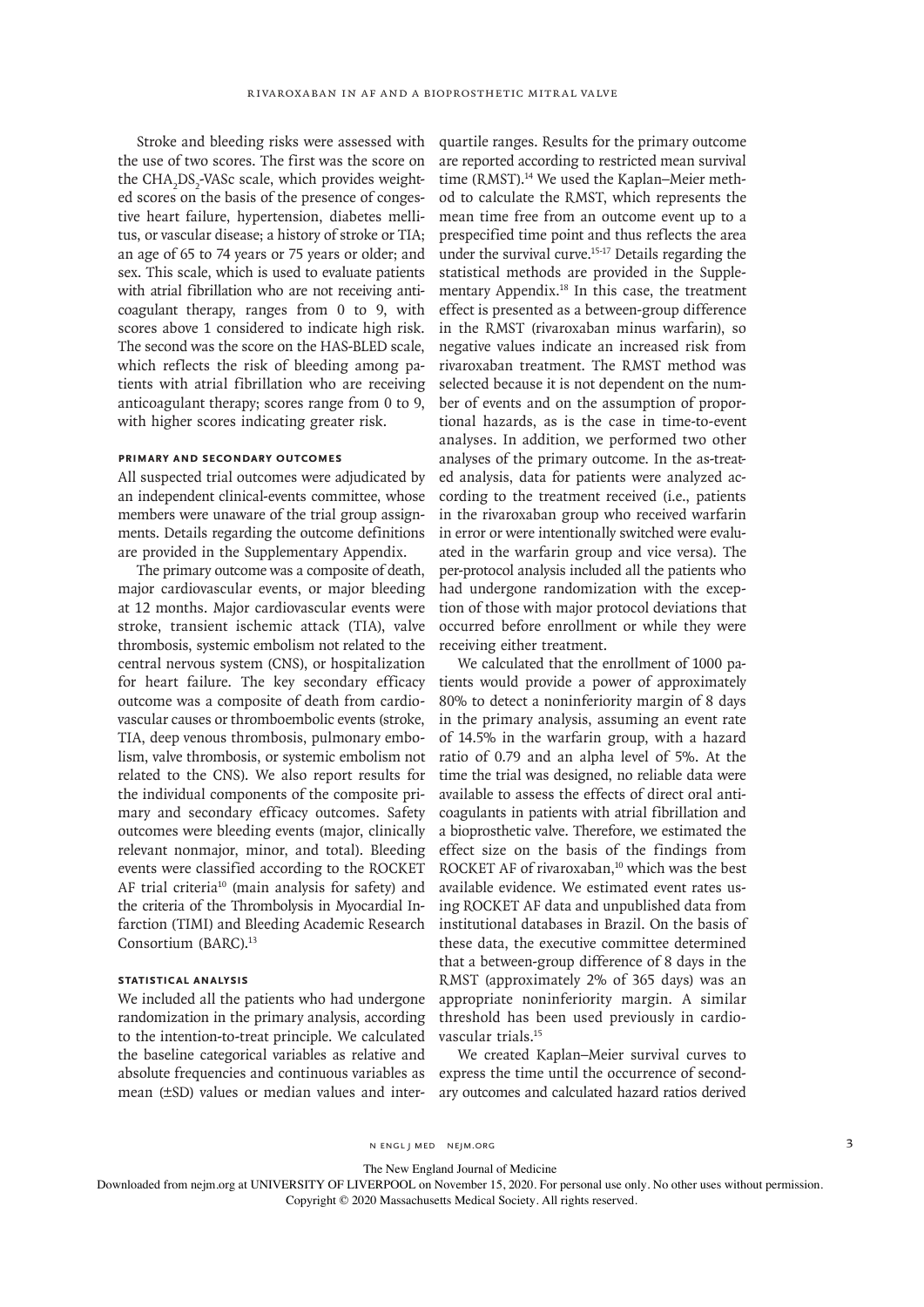from Cox regression models to express treatment drawn from these analyses may not be reproducintervals that were estimated for all effect measures of secondary outcomes have not been adjusted for multiple comparisons, so inferences Computing).

effects. We used the RMST method to perform ible. Subgroup analyses were performed with analyses of the secondary efficacy and safety respect to age, sex, concomitant antiplatelet use, outcomes. The widths of the 95% confidence time from mitral-valve implantation, and renal function. All analyses were performed with the use of R software (R Foundation for Statistical

| Table 1. Characteristics of the Patients at Baseline.* |                            |                         |                                     |
|--------------------------------------------------------|----------------------------|-------------------------|-------------------------------------|
| Characteristic                                         | Rivaroxaban<br>$(N = 500)$ | Warfarin<br>$(N = 505)$ | <b>All Patients</b><br>$(N = 1005)$ |
| Age                                                    |                            |                         |                                     |
| $Mean - yr$                                            | $59.4 \pm 2.4$             | $59.2 \pm 11.8$         | $59.3 \pm 12.1$                     |
| ≥65 yr — no. (%)                                       | 179 (35.8)                 | 176 (34.9)              | 355 (35.3)                          |
| Female sex - no. (%)                                   | 311 (62.2)                 | 296 (58.6)              | 607 (60.4)                          |
| Medical history - no. (%)                              |                            |                         |                                     |
| Diabetes mellitus                                      | 74 (14.8)                  | 64 (12.7)               | 138(13.7)                           |
| Hypertension                                           | 308 (61.6)                 | 302 (59.8)              | 610 (60.7)                          |
| Dyslipidemia                                           | 176 (35.2)                 | 162(32.1)               | 338 (33.6)                          |
| Percutaneous valve intervention                        | 39(7.8)                    | 37(7.3)                 | 76 (7.5)                            |
| Myocardial infarction                                  | 24 (4.8)                   | 24 (4.8)                | 48 (4.7)                            |
| Percutaneous coronary intervention                     | 16(3.2)                    | 16(3.2)                 | 32(3.1)                             |
| Myocardial revascularization                           | 27(5.4)                    | 19(3.8)                 | 46 (4.5)                            |
| <b>Stroke</b>                                          | 63(12.6)                   | 66 (13.1)               | 129 (12.8)                          |
| Transient ischemic attack                              | 12(2.4)                    | 14(2.8)                 | 26(2.5)                             |
| Peripheral vascular disease                            | 10(2.0)                    | 6(1.2)                  | 16(1.5)                             |
| Carotid artery disease                                 | 8(1.6)                     | 7(1.4)                  | 15(1.4)                             |
| Congestive heart failure                               | 202 (40.4)                 | 188 (37.2)              | 390 (38.8)                          |
| Chronic kidney disease;                                | 7(1.4)                     | 11(2.2)                 | 18(1.7)                             |
| Current smoker - no. (%)                               | 16(3.2)                    | 23 (4.6)                | 39(3.8)                             |
| Median body-mass index (IQR) ::                        | 26.6 (23.4-29.9)           | $25.5(22.8-29.3)$       | 26.0 (23.2–29.7)                    |
| Race or ethnic group - no. (%) \                       |                            |                         |                                     |
| White                                                  | 294 (58.8)                 | 270 (53.5)              | 564 (56.1)                          |
| <b>Black</b>                                           | 63(12.6)                   | 69 (13.7)               | 132(13.1)                           |
| Multiracial                                            | 138 (27.6)                 | 159 (31.5)              | 297 (29.5)                          |
| Asian                                                  | 5(1.0)                     | 7(1.4)                  | 12(1.1)                             |
| Type of atrial rhythm $-$ no. (%)                      |                            |                         |                                     |
| Paroxysmal fibrillation                                | 114(22.8)                  | 109 (21.6)              | 223(22.2)                           |
| Permanent fibrillation                                 | 311(62.2)                  | 310(61.4)               | 621 (61.7)                          |
| Persistent fibrillation                                | 55 (10.9)                  | 62(12.3)                | 117(11.6)                           |
| Flutter                                                | 20(4.0)                    | 24 (4.8)                | 44 (4.3)                            |
| Median serum creatinine (IQR) — mg/dl                  | $0.9(0.7-1.1)$             | $0.9(0.7-1.1)$          | $0.9(0.7-1.1)$                      |
| Median creatinine clearance (IQR) - ml/min             | 77.4 (58.8-95.7)           | 77.7 (59.1-96.8)        | 77.5 (58.9-96.0)                    |
| Mean $CHA2DS2$ -VASc score                             | $2.7 \pm 1.5$              | $2.5 \pm 1.3$           | $2.6 \pm 1.4$                       |
| Mean HAS-BLED score                                    | $1.6 + 0.6$                | $1.6 + 0.9$             | $1.6 + 0.9$                         |

4 N ENGL J MED NEJM.ORG

The New England Journal of Medicine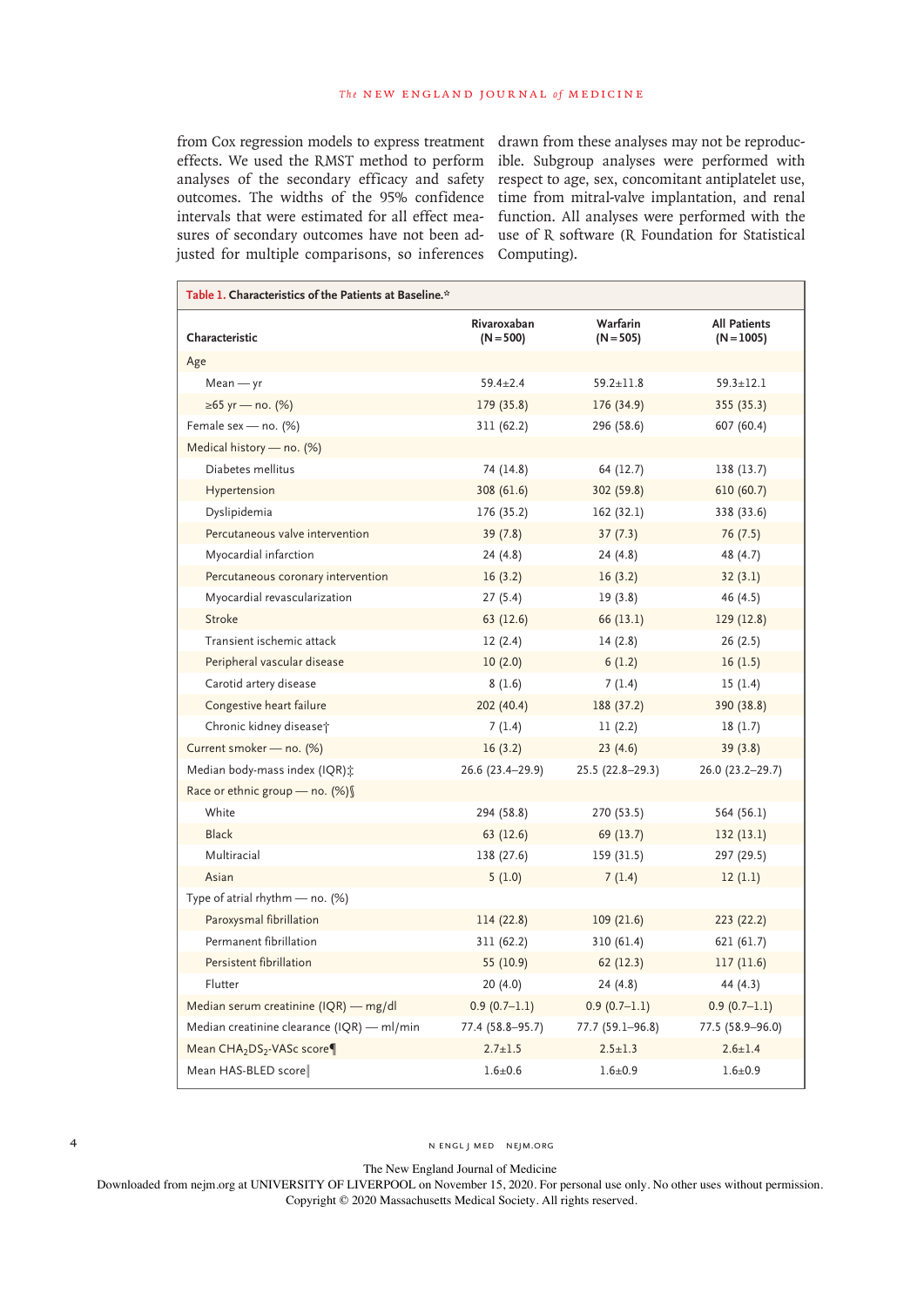| Table 1. (Continued)                                                         |                            |                         |                                     |  |  |
|------------------------------------------------------------------------------|----------------------------|-------------------------|-------------------------------------|--|--|
| Characteristic                                                               | Rivaroxaban<br>$(N = 500)$ | Warfarin<br>$(N = 505)$ | <b>All Patients</b><br>$(N = 1005)$ |  |  |
| Interval between mitral-valve implantation and<br>randomization — no. $(\%)$ |                            |                         |                                     |  |  |
| $<$ 3 mo                                                                     | 94 (18.8)                  | 95(18.8)                | 189 (18.8)                          |  |  |
| $3$ mo to $<$ l yr                                                           | 91(18.2)                   | 78 (15.4)               | 169(16.8)                           |  |  |
| $1$ yr to $<$ 5 yr                                                           | 160 (32.0)                 | 164 (32.5)              | 324 (32.2)                          |  |  |
| 5 yr to $<$ 10 yr                                                            | 148 (29.6)                 | 160(31.7)               | 308 (30.6)                          |  |  |
| Missing data                                                                 | 7(1.4)                     | 8(1.6)                  | 15(1.4)                             |  |  |

\* Plus–minus values are means ±SD. To convert the values for creatinine to micromoles per liter, multiply by 88.4. IQR denotes interquartile range.

† Chronic kidney disease was defined as a creatinine level of more than 1.5 mg per deciliter.

The body-mass index is the weight in kilograms divided by the square of the height in meters.

Race or ethnic group was determined by the investigator and recorded on the case-report form.

¶ Scores on the CHA2DS2-VASc scale reflect the risk of stroke, with values ranging from 0 to 9 and with higher scores indicating greater risk.

HAS-BLED scores reflect the risk of major bleeding among patients with atrial fibrillation who are receiving anticoagulant therapy, with values ranging from 0 to 9 and with higher scores indicating greater risk.

# Results

#### **Patients and Follow-up**

From April 14, 2016, through July 22, 2019, a total of 1005 patients were enrolled and randomly assigned to receive either rivaroxaban (500 patients) or warfarin (505 patients) (Fig. S1). Twelve-month data were missing owing to a loss of follow-up for 6 patients (0.6%). No patients withdrew consent.

The two groups were well balanced with respect to baseline characteristics (Table 1). The median age was 59.3 years; 60.4% of the patients were women. Of the trial patients, 60.7% had hypertension, 38.8% had heart failure, and 15.4% had a history of stroke or TIA. A total of 95.6% of the patients had atrial fibrillation, and 4.3% had atrial flutter. The mean (±SD) risk score for stroke from atrial fibrillation was 2.6±1.4 on the CHA<sub>2</sub>DS<sub>2</sub>-VASc scale. Data regarding the patients' medication use at baseline are provided in Table S2. The interval between mitral-valve surgery and randomization was less than 3 months for 18.8% of the patients, between 3 months and less than 1 year for 16.8%, between 1 year and less than 5 years for 32.2%, and 5 years or more for 30.6%; data were missing for 1.6% of the patients.

# **Trial Drugs**

Permanent discontinuation of either rivaroxaban or warfarin was reported in 52 patients (10.4%)

in the rivaroxaban group and in 36 (7.1%) in the warfarin group (Table S3). Patients in the warfarin group had an INR in the therapeutic range (2.0 to 3.0) for a median of 65.5% (interquartile range, 51.3 to 70.5) of the time.

# **Primary Outcome**

The mean time until a primary-outcome event was 347.5 days in the rivaroxaban group and 340.1 days in the warfarin group (RMST difference, 7.4 days; 95% confidence interval [CI], −1.4 to 16.3; P<0.001 for noninferiority and  $P=0.10$ for superiority) (Fig. 1, Fig. S2, and Table S4). In the as-treated analysis, the mean time until a primary-outcome event was 350.1 days in the rivaroxaban group and 339.6 days in the warfarin group (RMST difference, 10.5 days; 95% CI, 1.9 to 19.1); in the per-protocol analysis, the time until the event was 356.7 days and 347.1 days, respectively (RMST difference, 9.6 days; 95% CI, 2.2 to 16.9).

## **Secondary Outcomes**

At 12 months, the composite secondary outcome of death from cardiovascular causes or thromboembolic events occurred in 17 patients (3.4%) in the rivaroxaban group and in 26 (5.1%) in the warfarin group (hazard ratio, 0.65; 95% CI, 0.35 to 1.20) (Table 2). The incidence of total stroke was 0.6% in the rivaroxaban group and 2.4% in the warfarin group (hazard ratio, 0.25; 95% CI,

n engl j med nejm.org 5

The New England Journal of Medicine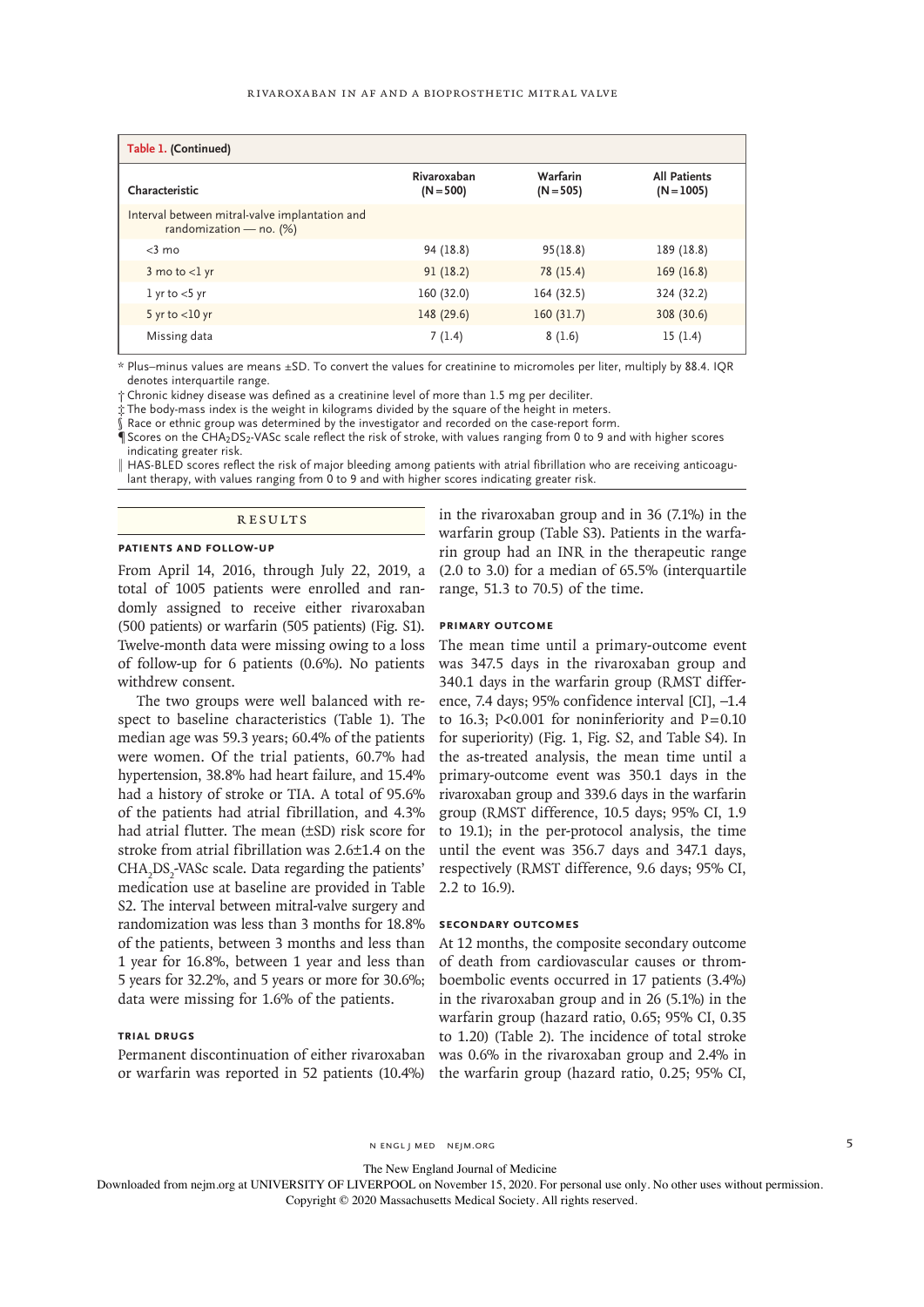

Shown is the primary outcome (death, major cardiovascular events, or major bleeding) in the rivaroxaban group and the warfarin group, as calculated according to the restricted mean survival time (RMST) method. The inset shows

0.07 to 0.88). Valve thrombosis occurred in 5 patients in the rivaroxaban group and in 3 in the warfarin group (1.0% vs. 0.6%). Other secondary efficacy outcomes were not significantly different in the two groups. Results of analyses by means of RMST calculations for secondary efficacy outcomes were consistent with the results of the time-to-event analyses (Table S5).

## **Safety Events**

With respect to bleeding events at 12 months, major bleeding occurred in 7 patients (1.4%) in the rivaroxaban group and in 13 (2.6%) in the warfarin group (hazard ratio, 0.54; 95% CI, 0.21 to 1.35) (Table 3). The incidence of clinically relevant nonmajor bleeding was similar in the rivaroxaban group and the warfarin group (4.8% and 4.6%, respectively). There were no reported intracranial bleeding events in the rivaroxaban group and 5 (1.0%) in the warfarin group. Similarly, the incidence of fatal bleeding was 0% in the rivaroxaban group and 0.4% in the warfarin group. The incidence of total bleeding events was not significantly different in the two groups. The results were similar for bleeding events according to TIMI and BARC criteria (Table S6). The results of analyses that used the RMST method to evaluate bleeding outcomes were consistent with those in the time-to-event analyses (Table S7). Other serious adverse events occurred in similar percentages of patients in the rivaroxaban and warfarin groups (5.8% vs. 6.9%) (Table S8).

# **Subgroup Analyses**

Results for the primary outcome were generally consistent across most subgroups (Fig. 2 and Tables S9 and S10). Among the patients who underwent randomization up to 3 months after mitral-valve surgery, the mean time until a primary-outcome event was 348.6 days in the rivaroxaban group and 313.5 days in the warfarin group (RMST difference, 35.1 days; 95% CI, 8.6 to 61.7). Similarly, in this subgroup, the incidence of a primary-outcome event was 6.4% in the rivaroxaban group and 18.9% in the warfarin group (hazard ratio, 0.31; 95% CI, 0.12 to 0.79).

6 N ENGL J MED NEJM.ORG

The New England Journal of Medicine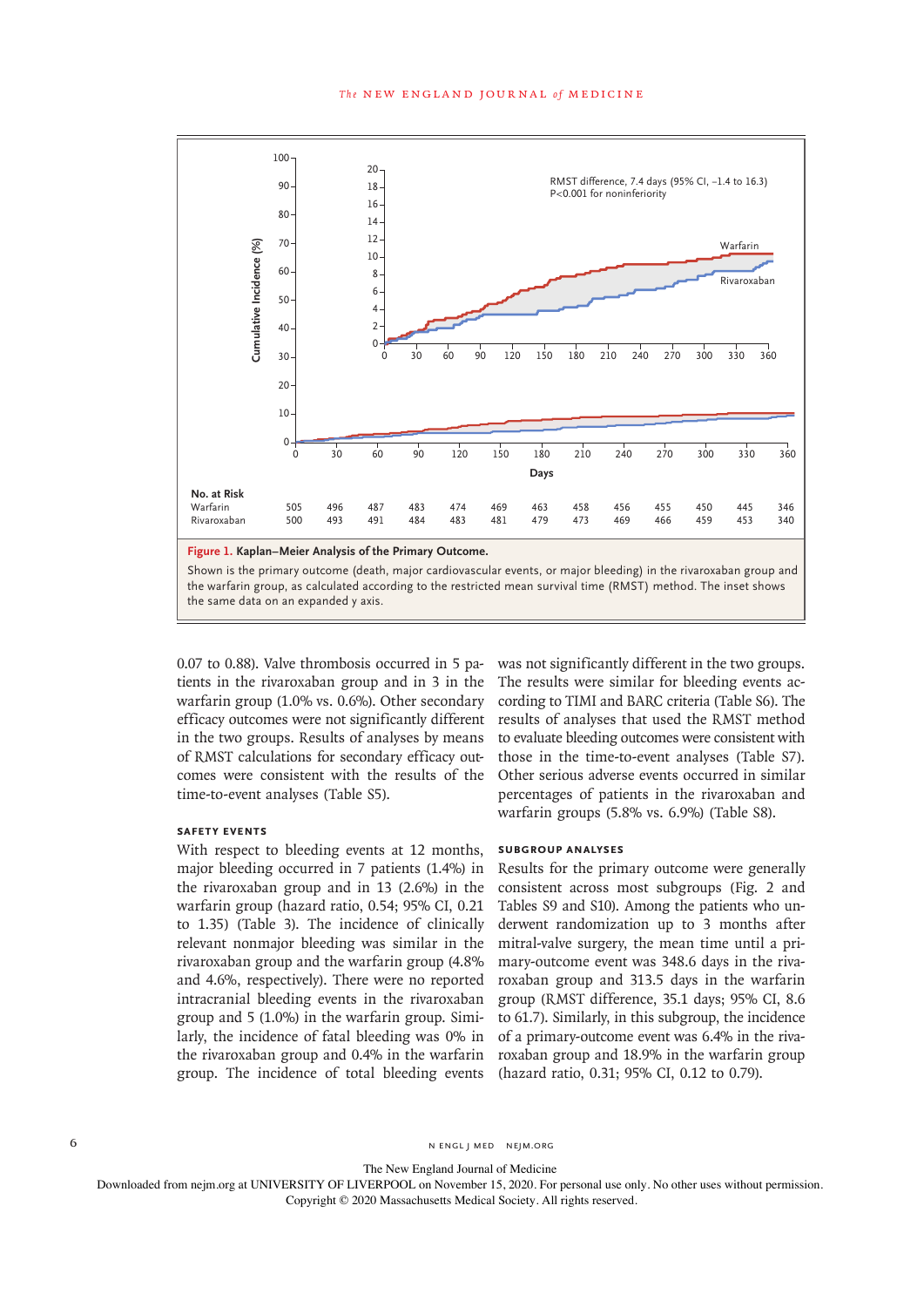# RIVAROXABAN IN AF AND A BIOPROSTHETIC MITRAL VALVE

| Table 2. Secondary Efficacy Outcomes.*                                     |                            |                            |                         |                            |                                              |
|----------------------------------------------------------------------------|----------------------------|----------------------------|-------------------------|----------------------------|----------------------------------------------|
| <b>Secondary Outcome</b>                                                   | Rivaroxaban<br>$(N = 500)$ |                            | Warfarin<br>$(N = 505)$ |                            | <b>Hazard Ratio</b><br>(95% CI) <sup>+</sup> |
|                                                                            | no. (%)                    | rate per 100<br>patient-yr | по. (%)                 | rate per 100<br>patient-yr |                                              |
| Death from cardiovascular causes or throm-<br>boembolic events - no. (%) : | 17(3.4)                    | 3.53                       | 26(5.1)                 | 5.44                       | $0.65(0.35 - 1.20)$                          |
| Stroke                                                                     |                            |                            |                         |                            |                                              |
| Any                                                                        | 3(0.6)                     | 0.62                       | 12(2.4)                 | 2.50                       | $0.25(0.07 - 0.88)$                          |
| Nonfatal                                                                   | 2(0.4)                     | 0.41                       | 10(2.0)                 | 2.09                       | $0.20(0.04 - 0.91)$                          |
| Fatal                                                                      | 1(0.2)                     | 0.20                       | 2(0.4)                  | 0.39                       | $0.50(0.05 - 5.50)$                          |
| Hemorrhagic                                                                | 0                          | $\Omega$                   | 5(1.0)                  | 1.03                       | <b>NA</b>                                    |
| Ischemic                                                                   | 3(0.6)                     | 0.62                       | 7(1.4)                  | 1.45                       | $0.43(0.11-1.66)$                            |
| Transient ischemic attack                                                  | $\mathbf 0$                | $\mathbf{0}$               | 1(0.2)                  | 0.21                       | <b>NA</b>                                    |
| Death                                                                      |                            |                            |                         |                            |                                              |
| Any                                                                        | 20(4.0)                    | 4.12                       | 20(4.0)                 | 4.11                       | $1.01(0.54 - 1.87)$                          |
| From cardiovascular causes                                                 | 11(2.2)                    | 2.27                       | 13(2.6)                 | 2.67                       | $0.85(0.38 - 1.90)$                          |
| Valve thrombosis                                                           | 5(1.0)                     | 1.04                       | 3(0.6)                  | 0.62                       | $1.68(0.40 - 7.01)$                          |
| Non-CNS systemic embolism                                                  | $\Omega$                   | $\Omega$                   | 1(0.2)                  | 0.21                       | <b>NA</b>                                    |
| Hospitalization for heart failure                                          | 22(4.4)                    | 4.43                       | 19(3.8)                 | 3.78                       | $1.15(0.62 - 2.13)$                          |

\* CI denotes confidence interval, CNS central nervous system, and NA not applicable.

† The hazard ratios were calculated by a Cox proportional-hazards model.

‡ This outcome was a composite of death from cardiovascular causes, stroke, transient ischemic attack, valve thrombosis, venous thromboembolism, or non-CNS systemic embolism.

| Table 3. Bleeding End Points.*        |                            |                            |                         |                            |                                              |
|---------------------------------------|----------------------------|----------------------------|-------------------------|----------------------------|----------------------------------------------|
| <b>Bleeding Event</b>                 | Rivaroxaban<br>$(N = 500)$ |                            | Warfarin<br>$(N = 505)$ |                            | <b>Hazard Ratio</b><br>(95% CI) <sup>+</sup> |
|                                       | по. (%)                    | rate per 100<br>patient-yr | no. (%)                 | rate per 100<br>patient-yr |                                              |
| Any bleeding                          | 65 (13.0)                  | 14.71                      | 78 (15.4)               | 17.99                      | $0.83(0.59 - 1.15)$                          |
| Major bleeding                        | 7(1.4)                     | 1.46                       | 13(2.6)                 | 2.72                       | $0.54(0.21 - 1.35)$                          |
| Intracranial bleeding                 | $\mathbf 0$                | $\mathbf 0$                | 5(1.0)                  | 1.03                       | <b>NA</b>                                    |
| Fatal bleeding                        | 0                          | 0                          | 2(0.4)                  | 0.41                       | <b>NA</b>                                    |
| Clinically relevant nonmajor bleeding | 24(4.8)                    | 5.12                       | 23(4.6)                 | 4.87                       | $1.05(0.60 - 1.87)$                          |
| Minor bleeding                        | 37(7.4)                    | 8.03                       | 49 (9.7)                | 10.84                      | $0.75(0.49 - 1.15)$                          |

\* The incidence of all bleeding events was estimated according to the criteria of the Rivaroxaban Once Daily Oral Direct Factor Xa Inhibition Compared with Vitamin K Antagonism for Prevention of Stroke and Embolism Trial in Atrial Fibrillation (ROCKET AF). The listed events were analyzed on the basis of the randomized group assignment.

† Hazard ratios were calculated by means of a Cox proportional-hazards model.

# Discussion

ban for 1 year were free of a composite primary outcome of death, major cardiovascular events, or major bleeding for a mean of 7.4 days longer than their counterparts who received warfarin. In addition, the confidence interval for the pri-

In the RIVER trial involving patients with atrial fibrillation who had undergone bioprosthetic mitral-valve surgery, those who received rivaroxa-

n engl j med nejm.org 7

The New England Journal of Medicine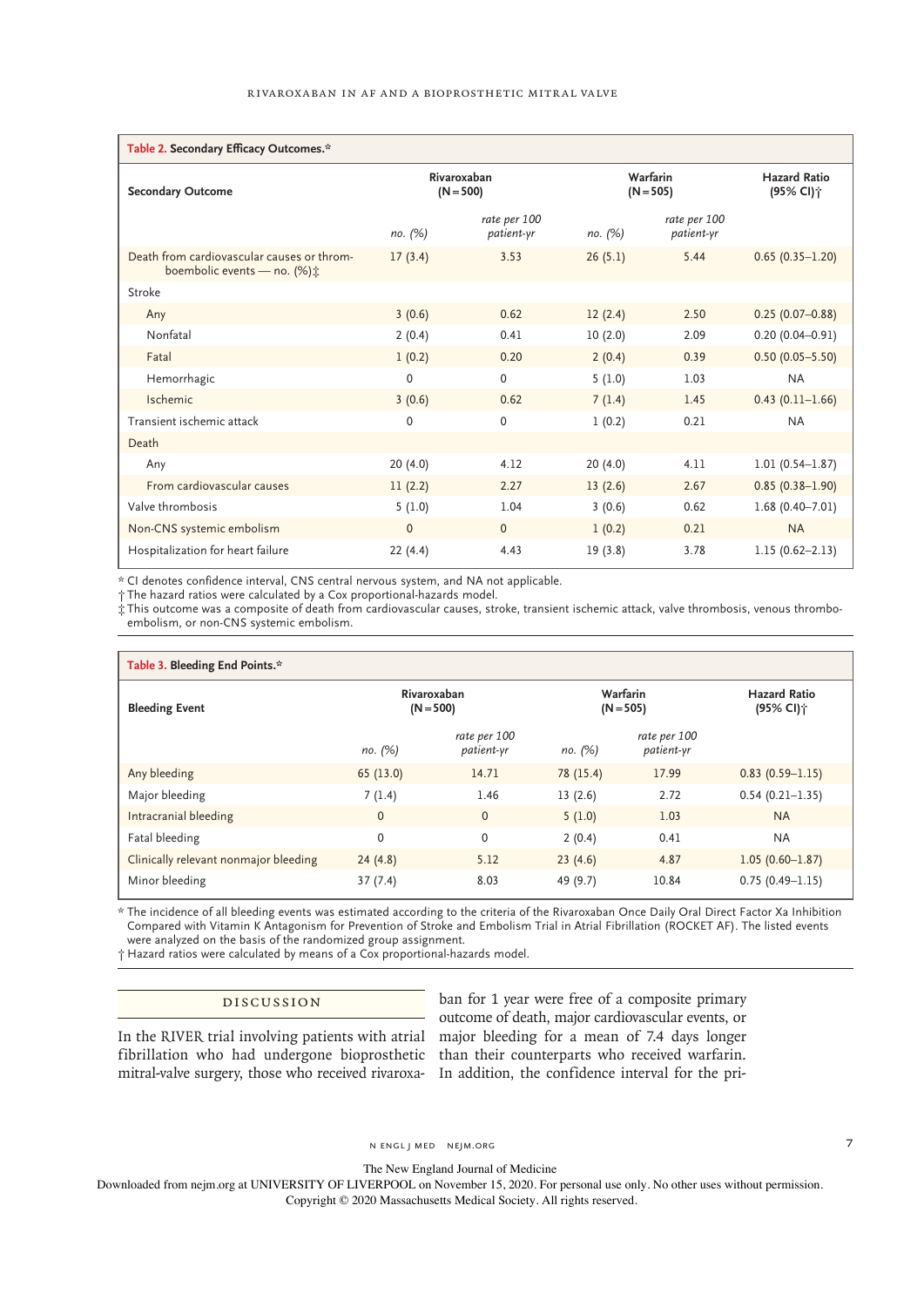| Subgroup                             | Rivaroxaban   | Warfarin                    | Rivaroxaban         | Warfarin                           | Difference in Number of Days (95% CI)                                  |
|--------------------------------------|---------------|-----------------------------|---------------------|------------------------------------|------------------------------------------------------------------------|
|                                      |               | no. of events/total no. (%) |                     | no. of days until outcome (95% CI) |                                                                        |
| All patients                         | 47/500 (9.4)  | 52/505 (10.3)               | 347.5 (341.8-353.1) | 340.1 (333.2-346.9)                |                                                                        |
| Age                                  |               |                             |                     |                                    |                                                                        |
| $<$ 65 yr                            | 28/321(8.7)   | 30/329(9.1)                 | 349.0 (342.1-355.8) | 342.2 (334.0-350.5)                |                                                                        |
| $\geq 65$ yr                         | 19/179 (10.6) | 22/176 (12.5)               | 344.8 (335.0-354.7) | 336.0 (323.8-348.3)                |                                                                        |
| Sex                                  |               |                             |                     |                                    |                                                                        |
| Male                                 | 20/189 (10.6) | 25/209 (12.0)               | 345.2 (335.4-355.0) | 333.6 (321.6-345.6)                |                                                                        |
| Female                               | 27/311(8.7)   | 27/296(9.1)                 | 348.9 (342.0-355.7) | 344.6 (336.6-352.6)                |                                                                        |
| Antiplatelet therapy at baseline     |               |                             |                     |                                    |                                                                        |
| <b>No</b>                            | 41/425(9.6)   | 39/441(8.8)                 | 346.7 (340.4-353.0) | 344.1 (337.4-350.8)                |                                                                        |
| Yes                                  | 6/75(8.0)     | 13/64(20.3)                 | 352.2 (340.3-364.0) | 312.3 (284.6-339.9)                |                                                                        |
| Time since mitral-valve implantation |               |                             |                     |                                    |                                                                        |
| $<$ 3 mo                             | 6/94(6.4)     | 18/95 (18.9)                | 348.6 (335.1-362.1) | 313.5 (290.6-336.3)                |                                                                        |
| $3 \text{ mo}$ to $< l \text{ yr}$   | 6/91(6.6)     | 4/78(5.1)                   | 351.3 (339.3-363.3) | 355.1 (344.6-365.6)                |                                                                        |
| $1$ yr to $<$ 5 yr                   | 7/160(4.4)    | 14/164(8.5)                 | 356.2 (348.8-363.6) | 348.6 (339.4-357.7)                |                                                                        |
| $\geq 5$ yr                          | 27/148 (18.2) | 16/160 (10.0)               | 336.3 (324.1-348.5) | 338.6 (326.2-351.1)                |                                                                        |
| Creatinine clearance (ml/min)        |               |                             |                     |                                    |                                                                        |
| $\geq 50$                            | 33/361(9.1)   | 36/358 (10.1)               | 346.8 (339.9-353.7) | 340.2 (332.0-348.5)                |                                                                        |
| < 50                                 | 6/47(12.8)    | 10/60(16.7)                 | 334.8 (310.6-359.0) | 328.6 (306.0-351.2)                |                                                                        |
|                                      |               |                             |                     |                                    | $-15 -10$<br>$-20$<br>15<br>20<br>30<br>$-5$<br>10<br>25<br>35<br>- 45 |
|                                      |               |                             |                     |                                    |                                                                        |
|                                      |               |                             |                     |                                    | <b>Warfarin Better</b><br>Rivaroxaban Better                           |

### **Figure 2. Subgroup Analysis of the Primary Outcome.**

Shown is the primary outcome (death, major cardiovascular events, or major bleeding) in the rivaroxaban group and the warfarin group, according to the percentage of patients who had an outcome event at 12 months and the number of days until the outcome event, as calculated by the RMST method. The size of the squares showing the between-group difference in the number of days until a primary-outcome event is proportional to the number of patients who were included in the analysis of each subgroup.

The New England Journal of Medicine<br>Downloaded from nejm.org at UNIVERSITY OF LIVERPOOL on November 15, 2020. For personal use only. No other uses without permission.<br>Copyright © 2020 Massachusetts Medical Society. All rig Downloaded from nejm.org at UNIVERSITY OF LIVERPOOL on November 15, 2020. For personal use only. No other uses without permission. Copyright © 2020 Massachusetts Medical Society. All rights reserved. The New England Journal of Medicine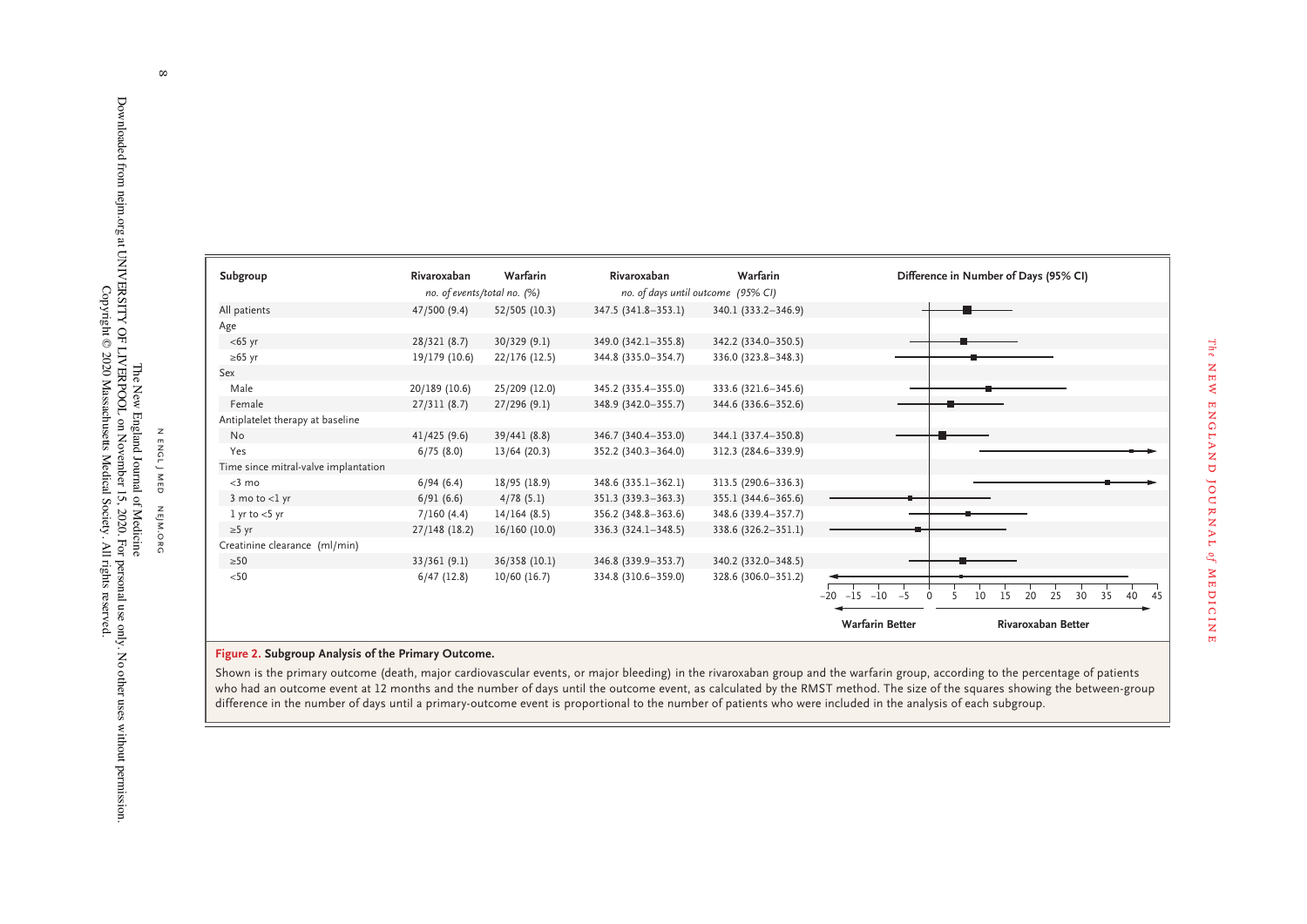mary analysis may have excluded an effect size of more than 1.4 days free from events favoring warfarin, which showed the noninferiority effect of rivaroxaban in this clinical setting.

Secondary efficacy outcomes were generally similar in the two groups; the incidence of total stroke was 0.6% with rivaroxaban and 2.4% with warfarin. The incidence of valve thrombosis was very low and similar in the two groups, as were incidences of bleeding (including major, nonmajor clinically relevant, and total events). Because of the low number of such events, these findings should be interpreted with caution. Nevertheless, the direction of effects was generally consistent with those observed in landmark randomized trials and meta-analyses that tested rivaroxaban and other direct oral anticoagulants involving patients with atrial fibrillation.<sup>10,19-22</sup> Moreover, the analyses of secondary outcomes with the use of RMST methods, which are not dependent on the number of events, yielded results that were consistent with the findings in the time-to-event analyses.

In the Apixaban for Reduction in Stroke and Other Thromboembolic Events in Atrial Fibrillation (ARISTOTLE) trial,<sup>7,23</sup> only 31 of the 18,201 patients had a bioprosthetic mitral valve. Overall, there were no significant differences between apixaban and warfarin for any efficacy or safety outcomes in this population. In the Effective Anticoagulation with Factor Xa Next Generation in Atrial Fibrillation–Thrombolysis in Myocardial Infarction 48 (ENGAGE AF-TIMI 48) trial,<sup>8</sup> of the 21,105 patients who were enrolled, 131 had undergone placement of a bioprosthetic mitral valve. Patients with bioprosthetic valves who received edoxaban had a significantly lower incidence of the primary clinical outcome than those who received warfarin. The incidence of major bleeding was similar among patients who received the 60-mg dose of edoxaban and those who received warfarin but was lower among those who received the 30-mg dose of edoxaban. Results from observational studies have been consistent with the findings from these trials.<sup>24</sup> It should be acknowledged that patients who had undergone recent (<3 months) bioprosthetic-valve implantation were excluded from both the ARISTOTLE and ENGAGE AF–TIMI 48 trials.

In a recent trial,<sup>25</sup> 218 patients who had undergone bioprosthetic-valve implantation or repair were randomly assigned receive either edoxaban or warfarin for 3 months, regardless of status

regarding atrial fibrillation. The incidence of death, thromboembolic events, or intracardiac thrombosis was 0% in the edoxaban group and 3.7% in the warfarin group (P<0.001 for noninferiority of edoxaban). The incidence of major bleeding was similar in the two groups.

In the RIVER trial, which was specifically designed to assess the effects of a direct oral anticoagulant in patients with atrial fibrillation and a bioprosthetic mitral valve in a large population, we confirmed and extended the findings from previous evidence. Our findings provide new information with respect to the use of rivaroxaban within 3 months after mitral-valve surgery. However, findings in this subgroup should be interpreted with caution, and additional studies are needed. Until then, our trial provides important insights about the management of oral anticoagulation after mitral-valve surgery in patients with atrial fibrillation that may inform decisions in clinical practice. Since rivaroxaban does not require monitoring of the INR and has an anticoagulant effect that is more consistent and less influenced by food or concomitant medications than warfarin, it represents an attractive alternative for this patient population.

Our trial has some limitations. The open-label design could have introduced bias in the ascertainment or reporting of events. However, we have attempted to reduce this risk by the implementation of a blinded end-point adjudication process and regular training and monitoring of personnel at the trial sites. In addition, our findings cannot be extrapolated to patients with a bioprosthetic aortic valve or to those with mitral stenosis or with mechanical valves. Trials that have enrolled these populations are ongoing.<sup>26,27</sup> Finally, the as-treated and per-protocol analyses used restricted populations based on post-randomization variables such as adherence to the trial drugs, which could have influenced these results.

In conclusion, in patients with atrial fibrillation and a bioprosthetic mitral valve, rivaroxaban was noninferior to warfarin with respect to the mean time until the occurrence of major clinical events.

Supported by the Brazilian Ministry of Health (PROADI-SUS) and Bayer.

Disclosure forms provided by the authors are available with the full text of this article at NEJM.org.

A data sharing statement provided by the authors is available with the full text of this article at NEJM.org.

n engl j med nejm.org 9

The New England Journal of Medicine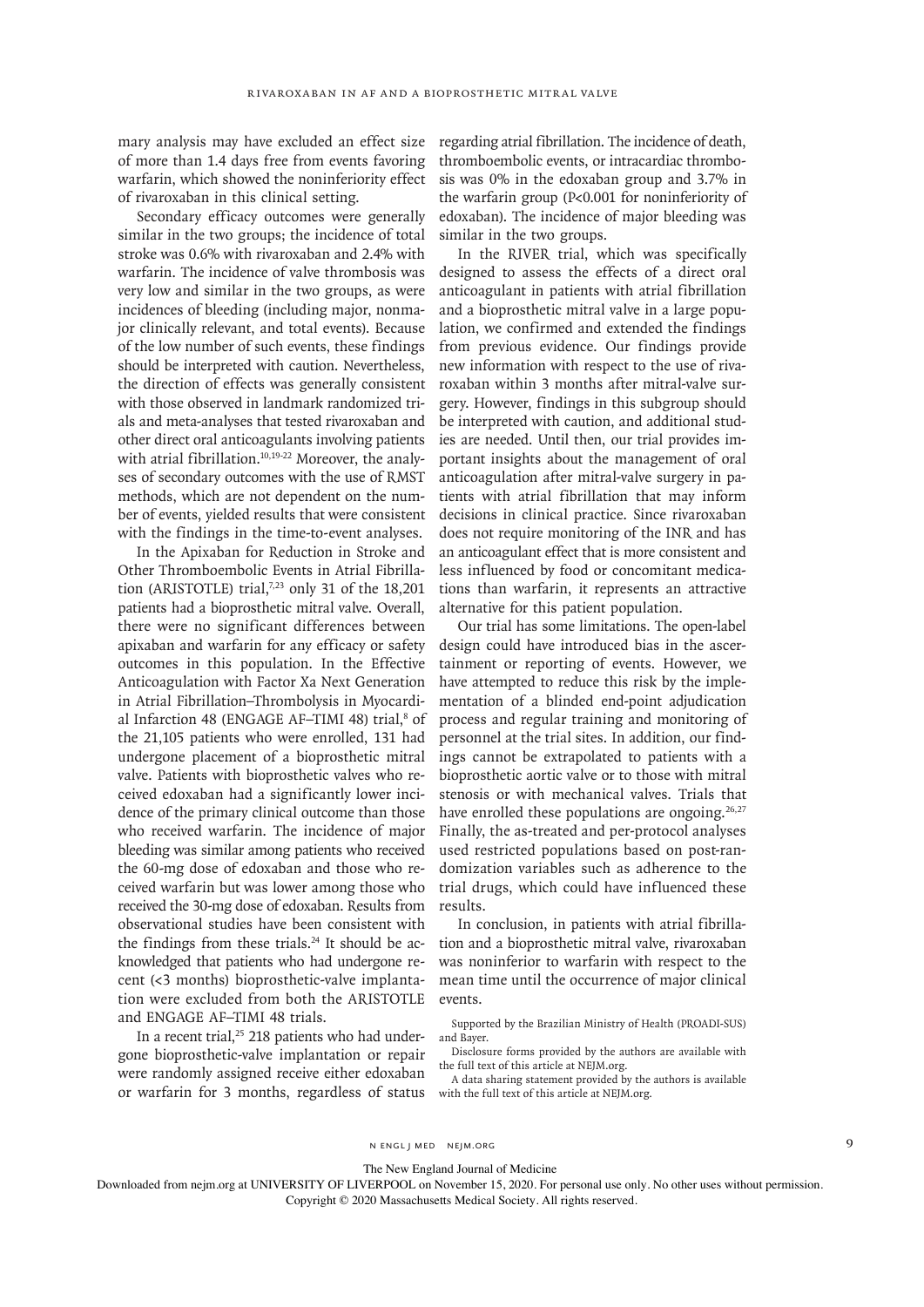#### **The NEW ENGLAND JOURNAL of MEDICINE**

#### **Appendix**

The authors' full names and academic degrees are as follows: Helio P. Guimarães, M.D., Ph.D., Renato D. Lopes, M.D., Ph.D., Pedro G.M. de Barros e Silva, M.D., Ph.D., Idelzuita L. Liporace, M.D., Roney O. Sampaio, M.D., Ph.D., Flávio Tarasoutchi, M.D., Ph.D., Conrado R. Hoffmann-Filho, M.D., Rodrigo de Lemos Soares Patriota, M.D., Tiago L.L. Leiria, M.D., Ph.D., Diana Lamprea, M.D., Dalton B. Precoma, M.D., Ph.D., Fernando A. Atik, M.D., Ph.D., Fabio S. Silveira, M.D., Fabio R. Farias, M.D., Diogo O. Barreto, M.D., Adail P. Almeida, M.D., Alexandre C. Zilli, M.D., João D. de Souza Neto, M.D., Ph.D., Margaret A. Cavalcante, M.D., Fernando A.M.S. Figueira, M.D., Flávia C.S. Kojima, B.Sc., Lucas Damiani, M.Sc., Renato H.N. Santos, B.S., Nanci Valeis, L.L.B., Viviane B. Campos, B.Sc., Jose F.K. Saraiva, M.D., Ph.D., Francisco H. Fonseca, M.D., Ph.D., Ibraim M. Pinto, M.D., Ph.D., Carlos C. Magalhães, M.D., Ph.D., Joao F.M. Ferreira, M.D., Ph.D., John H. Alexander, M.D., M.H.S., Ricardo Pavanello, M.D., Ph.D., Alexandre B. Cavalcanti, M.D., Ph.D., and Otavio Berwanger, M.D., Ph.D.

The authors' affiliations are as follows: the HCor Research Institute (H.P.G., P.G.M.B.S., F.C.S.K., L.D., R.H.N.S., N.V., V.B.C., R.P., A.B.C., O.B.), Instituto Dante Pazzanese de Cardiologia (I.L.L.), Instituto do Coração do Hospital das Clínicas da Faculdade de Medicina da Universidade de São Paulo (R.O.S., F.T.), Sociedade de Cardiologia do Estado de São Paulo (J.F.K.S., F.H.F., I.M.P., C.C.M., J.F.M.F., R.P., O.B.), and Hospital Israelita Albert Einstein (O.B.), São Paulo, Hospital Regional Hans Dieter Schmidt, Joinville (C.R.H.-F.), Hospital Metropolitano Sul Dom Helder Câmara, Cabo de Santo Agostinho (R.L.S.P.), Instituto de Cardiologia do Rio Grande do Sul, Porto Alegre (T.L.L.L.), Pronto Socorro Cardiológico Prof. Luiz Tavares, Procape (D.L.), Instituto de Medicina Integral Prof. Fernando Figueira (F.A.M.S.F.), Recife, Sociedade Hospitalar Angelina Caron, Campina Grande do Sul (D.B.P.), Instituto de Cardiologia do Distrito Federal, Brasília (F.A.A.), Centro de Pesquisa Clínica do Coração, Aracajú (F.S.S.), Quanta Diagnóstico e Terapia, Curitiba (F.R.F.), Hospital Evangélico de Vila Velha, Vila Velha (D.O.B.), Unidade Médico Cirúrgica–Unimec, Vitória da Conquista (A.P.A.), Hospital de Caridade São Vicente de Paulo, Jundiaí (A.C.Z.), Hospital de Messejana Dr. Carlos Alberto Studart Gomes, Fortaleza (J.D.S.N.), Hospital Regional de Presidente Prudente–Universidade do Oeste Paulista, Presidente Prudente (M.A.C.), and Instituto de Pesquisa Clínica de Campinas, Campinas (J.F.K.S.) — all in Brazil; and Duke Clinical Research Institute, Duke Health, Durham, NC (R.D.L., J.H.A.).

#### **References**

**1.** Grigioni F, Avierinos J-F, Ling LH, et al. Atrial fibrillation complicating the course of degenerative mitral regurgitation: determinants and long-term outcome. J Am Coll Cardiol 2002;40:84-92. **2.** De Caterina R, Camm AJ. What is 'val-

vular' atrial fibrillation? A reappraisal. Eur Heart J 2014;35:3328-35.

**3.** Siontis KC, Yao X, Gersh BJ, Noseworthy PA. Direct oral anticoagulants in patients with atrial fibrillation and valvular heart disease other than significant mitral stenosis and mechanical valves: a metaanalysis. Circulation 2017;135:714-6.

**4.** Sun JCJ, Davidson MJ, Lamy A, Eikelboom JW. Antithrombotic management of patients with prosthetic heart valves: current evidence and future trends. Lancet 2009;374:565-76.

**5.** Turpie AG, Gunstensen J, Hirsh J, Nelson H, Gent M. Randomised comparison of two intensities of oral anticoagulant therapy after tissue heart valve replacement. Lancet 1988;1:1242-5.

**6.** Nishimura RA, Otto CM, Bonow RO, et al. 2017 AHA/ACC focused update of the 2014 AHA/ACC guideline for the management of patients with valvular heart disease: a report of the American College of Cardiology/American Heart Association Task Force on Clinical Practice Guidelines. Circulation 2017;135(25):e1159-e1195.

**7.** Guimarães PO, Pokorney SD, Lopes RD, et al. Efficacy and safety of apixaban vs warfarin in patients with atrial fibrillation and prior bioprosthetic valve replacement or valve repair: insights from the ARISTOTLE trial. Clin Cardiol 2019;42: 568-71.

**8.** Carnicelli AP, De Caterina R, Halperin JL, et al. Edoxaban for the prevention of thromboembolism in patients with atrial fibrillation and bioprosthetic valves. Circulation 2017;135:1273-5.

**9.** Durães AR, de Souza Roriz P, de Almeida Nunes B, et al. Dabigatran versus warfarin after bioprosthesis valve replacement for the management of atrial fibrillation postoperatively: DAWA pilot study. Drugs R D 2016;16:149-54.

**10.** Patel MR, Mahaffey KW, Garg J, et al. Rivaroxaban versus warfarin in nonvalvular atrial fibrillation. N Engl J Med 2011; 365:883-91.

**11.** Guimarães HP, de Barros E Silva PGM, Liporace IL, et al. A randomized clinical trial to evaluate the efficacy and safety of rivaroxaban in patients with bioprosthetic mitral valve and atrial fibrillation or flutter: rationale and design of the RIVER trial. Am Heart J 2020 October 9 (Epub ahead of print).

**12.** Rosendaal FR, Cannegieter SC, van der Meer FJ, Briët E. A method to determine the optimal intensity of oral anticoagulant therapy. Thromb Haemost 1993; 69:236-9.

**13.** Mehran R, Rao SV, Bhatt DL, et al. Standardized bleeding definitions for cardiovascular clinical trials: a consensus report from the Bleeding Academic Research Consortium. Circulation 2011;123: 2736-47.

**14.** Zhao L, Claggett B, Tian L, et al. On the restricted mean survival time curve in survival analysis. Biometrics 2016;72:215- 21.

**15.** Uno H, Wittes J, Fu H, et al. Alternatives to hazard ratios for comparing the efficacy or safety of therapies in noninferiority studies. Ann Intern Med 2015;163: 127-34.

**16.** McCaw ZR, Yin G, Wei L-J. Using the restricted mean survival time difference as an alternative to the hazard ratio for analyzing clinical cardiovascular studies. Circulation 2019;140:1366-8.

**17.** Kim DH, Uno H, Wei LJ. Restricted mean survival time as a measure to interpret clinical trial results. JAMA Cardiol 2017;2:1179-80.

**18.** Nemes S, Büllow E, Gustavsson A. A brief overview of restricted mean survival time estimators and associated variances. Stats 2020;3:107-19.

**19.** Connolly SJ, Ezekowitz MD, Yusuf S, et al. Dabigatran versus warfarin in patients with atrial fibrillation. N Engl J Med 2009;361:1139-51.

**20.** Granger CB, Alexander JH, McMurray JJV, et al. Apixaban versus warfarin in patients with atrial fibrillation. N Engl J Med 2011;365:981-92.

**21.** Giugliano RP, Ruff CT, Braunwald E, et al. Edoxaban versus warfarin in patients with atrial fibrillation. N Engl J Med 2013;369:2093-104.

**22.** Ruff CT, Giugliano RP, Braunwald E, et al. Comparison of the efficacy and safety of new oral anticoagulants with warfarin in patients with atrial fibrillation: a meta-analysis of randomised trials. Lancet 2014;383:955-62.

**23.** Avezum A, Lopes RD, Schulte PJ, et al. Apixaban in comparison with warfarin in patients with atrial fibrillation and valvular heart disease: findings from the Apixaban for Reduction in Stroke and Other Thromboembolic Events in Atrial Fibrillation (ARISTOTLE) Trial. Circulation 2015; 132:624-32.

**24.** Pasciolla S, Zizza LF, Le T, Wright K. Comparison of the efficacy and safety of direct oral anticoagulants and warfarin after bioprosthetic valve replacements. Clin Drug Investig 2020;40:839-45.

10 N ENGL J MED NEJM.ORG

The New England Journal of Medicine